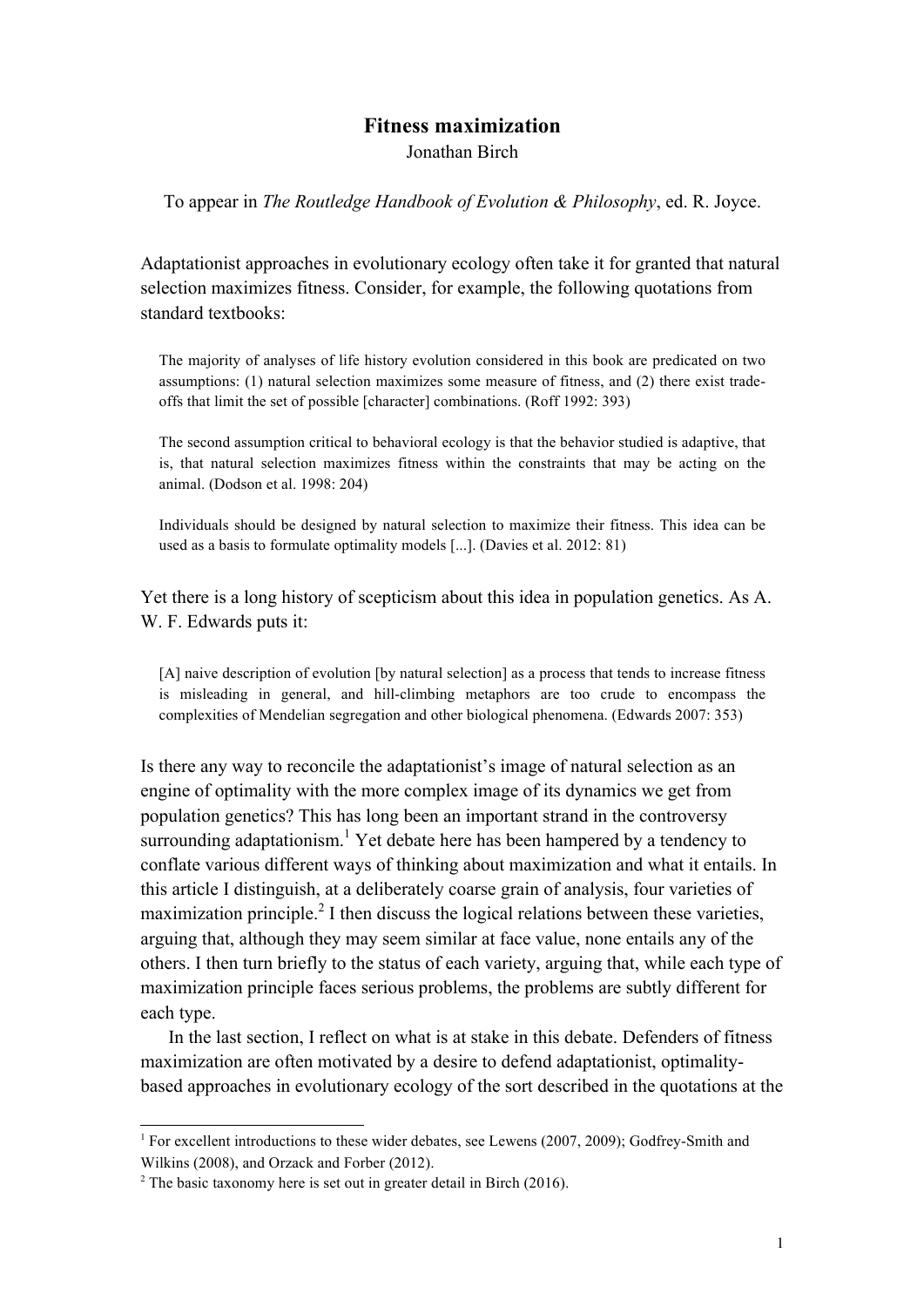start of this article. I argue, however, that the value of optimality-based approaches as tools for hypothesis generation does not depend on the existence of a universal maximization principle describing the action of natural selection. The need for such a principle only arises for those who hold a more epistemically ambitious view about what these approaches can achieve.

# **1 Four varieties of maximization**

Any maximization principle, to be worthy of the name, must spell out what is meant by a fitness maximum, and must assign a special status to such a point in the dynamics of evolution by natural selection. This, however, leaves many options open regarding the nature of the maximum and its significance in the dynamics. We should not be surprised, then, to find many quite different fitness maximization principles in evolutionary biology.

I suggest that two distinctions lead to a useful taxonomy of such principles. First, we should distinguish between maximization principles that concern *what happens at equilibrium* and those that concern *the direction of change*. Second, we should distinguish between maximization principles that concern the *population mean fitness*  and those that concern the *behavioural strategies of individual organisms*.

As a preliminary, I want to introduce Sewall Wright's (1932) adaptive landscape metaphor, to which Edwards alludes in the above quotation. This controversial metaphor looms large in debates about fitness maximization. Wright imagined the mean fitness of a population moving through a multi-dimensional gene frequency space.<sup>3</sup> Flattening this space to three dimensions for ease of visualization, he pictured a landscape characterized by "adaptive peaks" representing mean fitness maxima, and he pictured evolution by natural selection as a "hill-climbing" process that drives a population towards the nearest maximum. In this vision of evolution, natural selection sometimes drives populations to the highest peak (the global maximum) but it may also cause populations to become marooned on local maxima, separated from the global maximum by fitness valleys.

The adaptive landscape metaphor combines two seductive ideas about the dynamics of evolution by natural selection: an idea about equilibrium and an idea about change. First, it pictures the stationary points of evolution by natural selection as points at which mean fitness is maximized, such that any change in the frequency of any allele will decrease mean fitness. Second, it pictures a population out of population-genetic equilibrium as moving reliably upward, in the direction of greater mean fitness.

<sup>&</sup>lt;sup>3</sup> Wright originally envisaged "genotypes [...] packed, side by side [...] in such a way that each is surrounded by genotypes that differ by only one gene replacement" (Wright 1988: 116). On such a landscape, populations would be represented by clouds of genotypes. But the version of the metaphor that now features in standard textbooks represents a population as single point moving through a space defined by population gene frequencies (Ridley 2004; Futuyma 2013). See Pigliucci and Kaplan (2006); Kaplan (2008) for discussion of the different versions of the metaphor.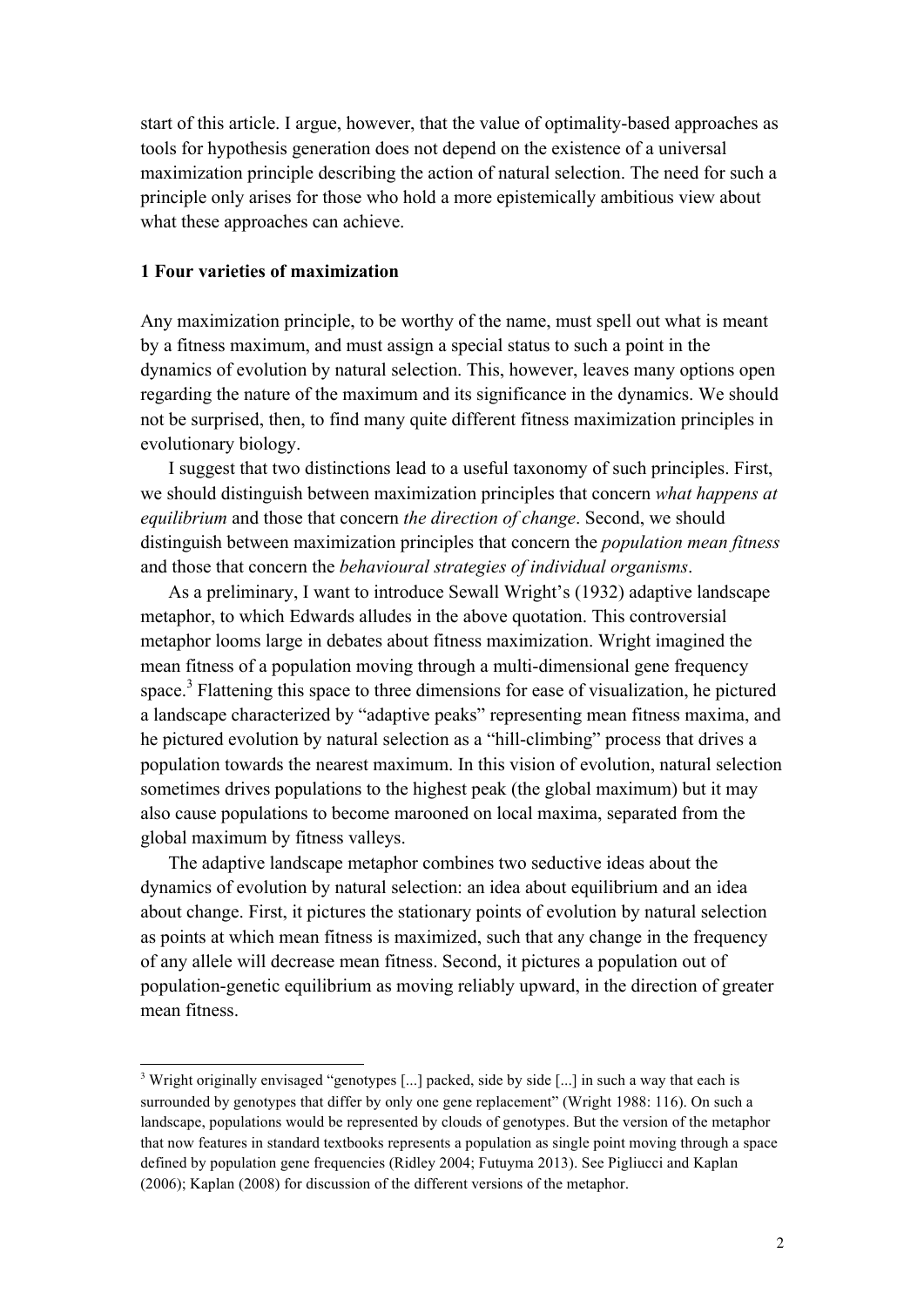These two claims are conceptually distinct. To help us keep these ideas separate, let us denote them with the labels "MAX-A" and "MAX-B":

**MAX-A (***Mean fitness, equilibrium***)**: A population undergoing evolution by natural selection is at a stable population-genetic equilibrium if and only if its mean fitness is maximized, such that any change in allele frequencies will reduce mean fitness.

**MAX-B (***Mean fitness, change***)**: If a population is not in population-genetic equilibrium, then natural selection will reliably change allele frequencies in a way that leads to greater mean fitness, even if other factors prevent the population from reaching a maximum.

In both MAX-A and MAX-B, the variable that is maximized is the population mean, averaged over genotypes or over individuals, of some fitness measure. In this sense, MAX-A and MAX-B are population-centred: they focus on the properties and dynamics of populations, making no explicit reference to the properties of individuals in those populations. But this is not the only way to think about fitness maximization. Behavioural ecologists commonly start with the assumption that an individual organism will behave as if attempting to maximize its own individual fitness or (in the case of social behaviour) its inclusive fitness. They then ask: which strategy, from the range of feasible options, would it be rational for the organism to adopt, given its apparent goal?

We can say (following Alan Grafen) that behavioural ecologists who think in this way are employing an "individual as maximizing agent" analogy (Grafen 1984, 1999). Agential thinking of this sort is widespread in many areas of evolutionary ecology, including inclusive fitness theory, life history theory and evolutionary game theory (e.g. Maynard Smith 1982; Parker and Smith 1990; Davies et al. 2012). The analogy does not involve any literal attribution of rational agency to non-human organisms. Instead, the thought is that organisms, regardless of their degree of cognitive sophistication, can be modelled *as if* they were rational agents attempting to maximize their individual fitness (or inclusive fitness), because natural selection tends to lead to equilibria at which organisms adopt strategies that maximize their individual fitness (or inclusive fitness) within the set of feasible options. This leads to a third conception of fitness maximization:

**MAX-C (***Individual fitness, equilibrium)*: A population undergoing evolution by natural selection is at a stable population-genetic equilibrium if and only if all organisms adopt the phenotype that maximizes their individual fitness (or inclusive fitness) within the set of biologically feasible phenotypic options.

This notion of maximization clearly bears some resemblance to MAX-A, in that it posits a close relationship between population-genetic equilibria and fitness maxima,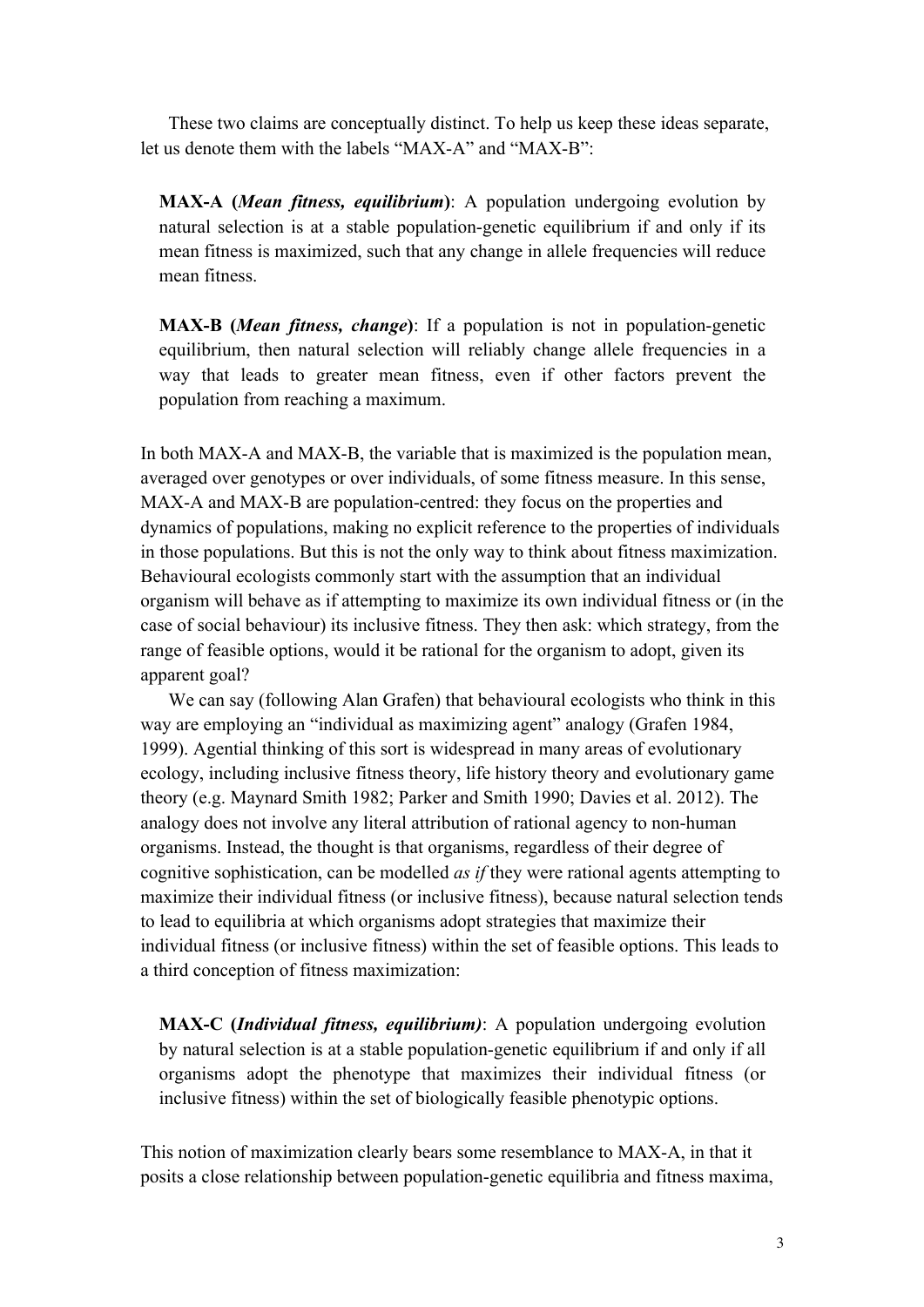but it differs in that it defines these maxima not in terms of the mean fitness of the population, but rather in terms of optimal strategy choice, within the set of biologically feasible options, on the part of individual organisms (the reference to "biologically feasible options" makes it clear that we are talking here about optimization *subject to constraints*, not unconstrained maximization). Despite the superficial similarities, this way of thinking about maximization has little to do with Wright's adaptive landscape metaphor. It is much closer to the notion of maximization which appears in economics, in which humans are typically modelled as rational agents maximizing utility subject to constraints.

MAX-C, like MAX-A, is a claim about what happens at equilibrium. However, the equilibrium/change distinction cross-cuts the mean fitness/individual fitness distinction. This leads to our fourth variety, an individual-level analogue of MAX-B concerning the direction of change:

**MAX-D (***Individual fitness, change***)**: If a population is not in populationgenetic equilibrium, then natural selection will reliably drive it in the direction of a point at which all organisms adopt the phenotype that maximizes their individual fitness (or inclusive fitness) within the set of biologically feasible phenotypic options, even if other factors prevent the population from reaching this point.

## **2 Relations between the varieties**

We now have four varieties of fitness maximization on the table (Table 1). I claim that none of them entails any of others. I will defend this claim piecemeal, looking first at the rows in Table 1 and then at the columns. I assume that if there is no entailment along the rows or the columns, then there is no serious prospect of entailment across the diagonals.

|                    | Equilibrium | Change       |
|--------------------|-------------|--------------|
| Mean fitness       | $MAX-A$     | <b>MAX-B</b> |
| Individual fitness | MAX-C       | <b>MAX-D</b> |

Table 1: Four varieties of fitness-maximization

The first non-entailment I want to consider concerns the first row. The key points here can be expressed in terms of the adaptive landscape metaphor. In principle, it might be that adaptive peaks are always stationary points and yet selection might be ineffectual at driving populations up slopes towards them. Conversely, selection might drive populations reliably upward whenever they are out of equilibrium, and yet the population might stably stop at least some of the time at points that are not peaks. Hence MAX-A does not entail MAX-B, nor vice versa.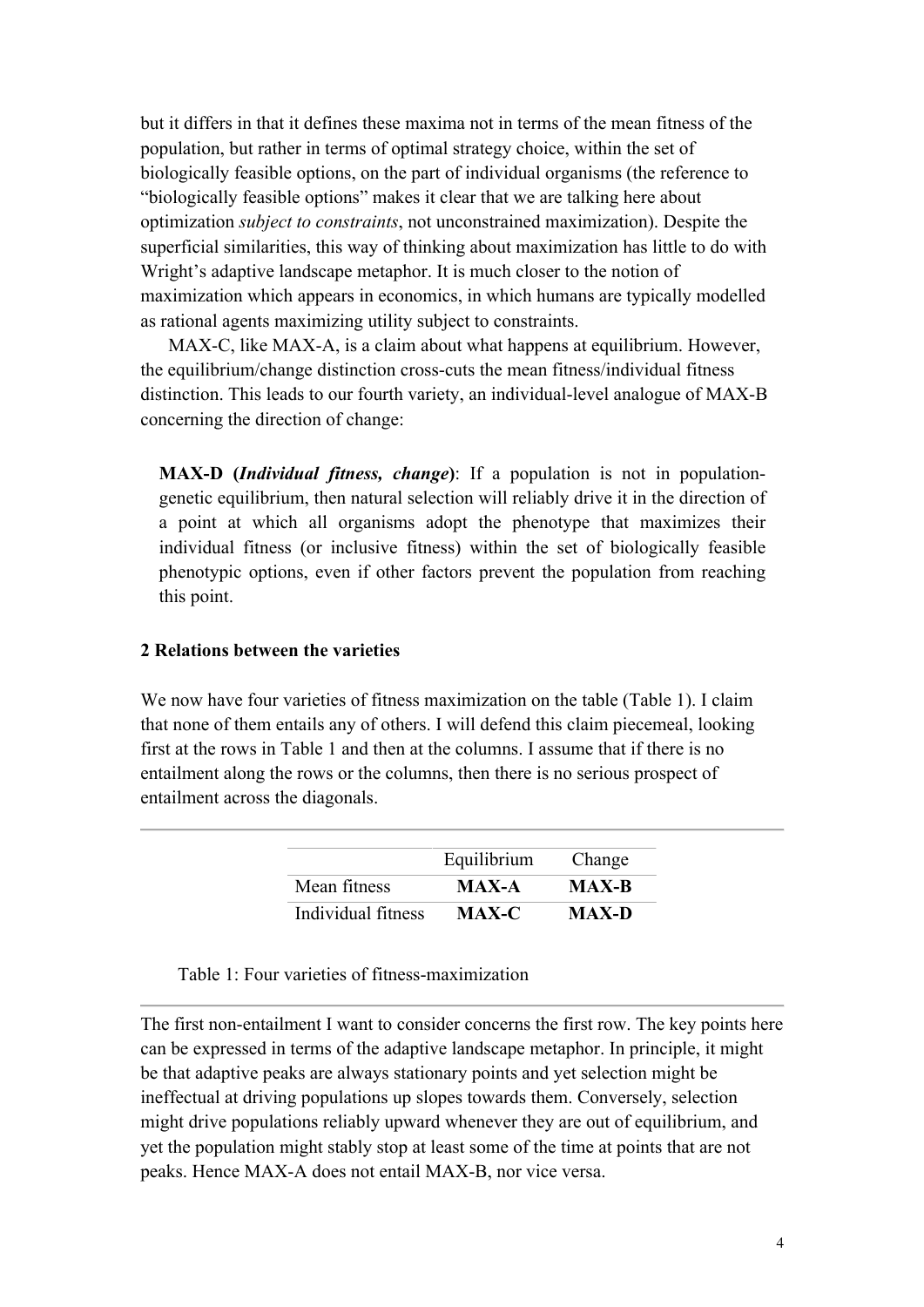The broader point here is that claims about what happens at equilibrium do not entail claims about the direction of out-of-equilibrium change, nor vice versa. This carries over to the second row. In principle, it might be that a stable stationary point in the dynamics of evolution by natural selection occurs if and only if all organisms in the population have optimal phenotypes, and yet natural selection is ineffectual at driving populations towards such optima. Conversely, selection might reliably drive populations towards such optima, only to reach a stable stationary point part way there. Hence MAX-C does not entail MAX-D, nor vice versa.

The columns are a little more subtle. MAX-A does not entail MAX-C, nor vice versa, because there can be mean fitness maxima (in allele frequency space) at which suboptimal phenotypes are present in the population. MAX-A says that these points constitute stable population-genetic equilibria, whereas MAX-C says they do not. Consider, for example, the polymorphic equilibrium in the standard model of heterozygote advantage, illustrated by the famous case of sickle-cell anaemia and malarial resistance. In regions with a high incidence of malaria, an allele that causes sickle-cell anaemia in the homozygote (i.e. the genotype with two copies of the allele) is nonetheless present at a low frequency at equilibrium because it causes malarial resistance in the heterozygote (i.e. the genotype with one copy). In the standard model of this situation, the equilibrium is a mean fitness maximum—any change in allele frequencies lowers the mean fitness—but it is not a point at which every organism has an optimal phenotype within the range of feasible options (Hedrick 2011).

This suggests that the relationship between MAX-A and MAX-C, far from being one of logical entailment, is actually one of logical incompatibility: they imply contradictory claims about the status of mean fitness maxima at which suboptimal phenotypes are present. However, MAX-A and MAX-C can be made compatible if interpreted as claims about different evolutionary timescales. MAX-A-type maximization principles have usually been studied and discussed in the context of models of short-term "microevolution", such as the heterozygote advantage model discussed above. Yet when applying the "individual as maximizing agent" analogy, evolutionary ecologists often have a longer timescale in mind: the timescale of what Hans Metz (2011) and Peter Godfrey-Smith (2012) have called "mesoevolution." The idea here is that we should think of the attainment of phenotypic optimality as occurring over a timescale long enough for populations to escape short-term equilibria, such as the sickle-cell equilibrium, at which suboptimal phenotypes may be present. This move is central to Peter Hammerstein's (1996) "streetcar theory," which I consider below. For now, I simply want to note that MAX-A, read as a claim about the equilibria of short-term microevolution, is logically independent of MAX-C, read as a claim about the "mesoevolutionary" long run.

The broader point here is that there is a logical gap between claims about shortterm changes in gene frequency and claims about longer-term phenotypic evolution (cf. Wilkins and Godfrey-Smith 2009). This carries over to the second column. Read as claims about the direction of short-term change, MAX-B and MAX-D seem to disagree about what will happen in cases in which a population stands to increase its mean fitness by reducing the frequency of an optimal phenotype. We see this in the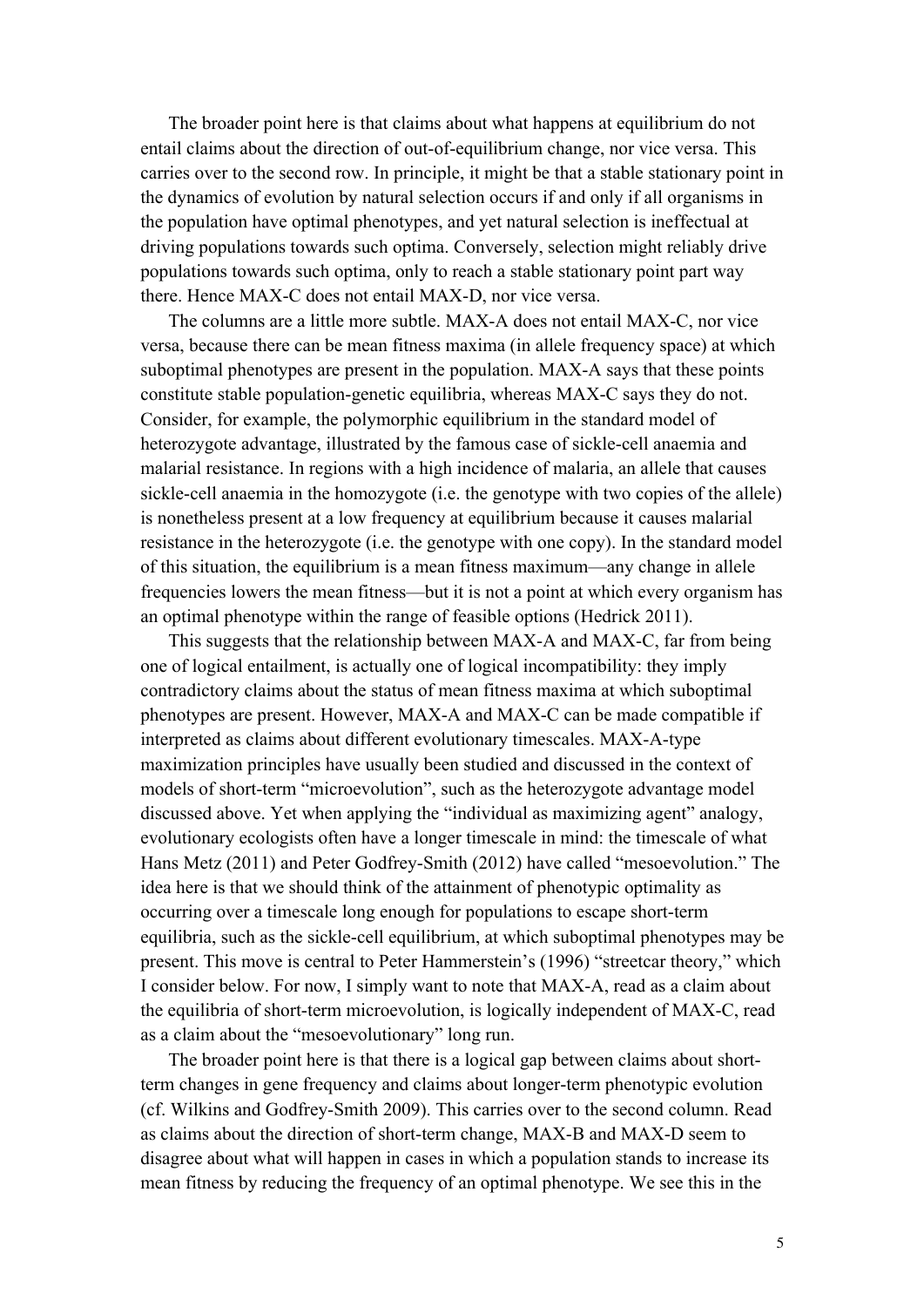sickle-cell model, in which an initially high frequency of malarial resistance is reduced by selection, owing to the adverse fitness consequences of the same gene in the homozygote. Mean fitness increases, but there is no convergence on universal malarial resistance.

As with MAX-A and MAX-C, however, thinking about timescales can help remove this apparent tension. We can read MAX-D as the claim that *over the long term* the dynamics of a population evolving by natural selection will converge on a point at which the population realizes an optimal phenotypic profile. This claim about long-term convergence is logically independent of MAX-B, read as a claim about the short-term direction of change. It is compatible with selection reliably driving a population in the direction of greater mean fitness in the short term, even if this sometimes means driving it away from phenotypic optimality, provided the population converges on phenotypic optimality in the long run. It is also compatible with the direction of short-term change in mean fitness being highly variable and context-dependent.

# **3 Status of the varieties: MAX-A and MAX-B**

All four varieties of fitness maximization are controversial, but for different reasons. Let us start with MAX-A and MAX-B. While these may look innocuous to biologists trained to think of evolution in terms of adaptive landscapes, they are contentious in population genetics (Ewens 2004; Edwards 2007). MAX-A is challenged by models in which evolution stops at a point that, on any reasonable measure of fitness, is not a mean fitness maximum, even though natural selection is the only evolutionary process at work. Meanwhile, MAX-B is challenged by models in which, on any reasonable measure of fitness, natural selection drives the mean fitness of a population downwards over time.

Models of both sorts have a long history in population genetics. In one-locus models that satisfy various other assumptions (random mating, frequency-independent fitness, selection on viability differences only), the mean fitness does reliably increase and stable equilibria do correspond to mean fitness maxima (Scheuer and Mandel 1959; Mulholland and Smith 1959; Edwards 2000). But relax any of the assumptions of these models and the result is no longer valid. A standard citation in this context is Moran (1964), who constructed a two-locus model in which mean fitness decreases over time, and in which population-genetic equilibrium occurs far from any "adaptive peak." Moran took this result to debunk the very idea of an "adaptive topography." Ewens (1968) and Karlin (1975) reinforced Moran's conclusions with further results along similar lines. The overall message of this work is that both MAX-A and MAX-B are extremely dubious in the multi-locus case (see also Hammerstein 1996; Eshel et al. 1998; Ewens 2004).

Intuitively, the source of the trouble in multi-locus models is that Mendelian segregation, recombination and epistasis complicate the transmission of fitness between parents and offspring. Offspring, while resembling their parents on the whole, inherit a combination of genes that is not a simple replica of either parent.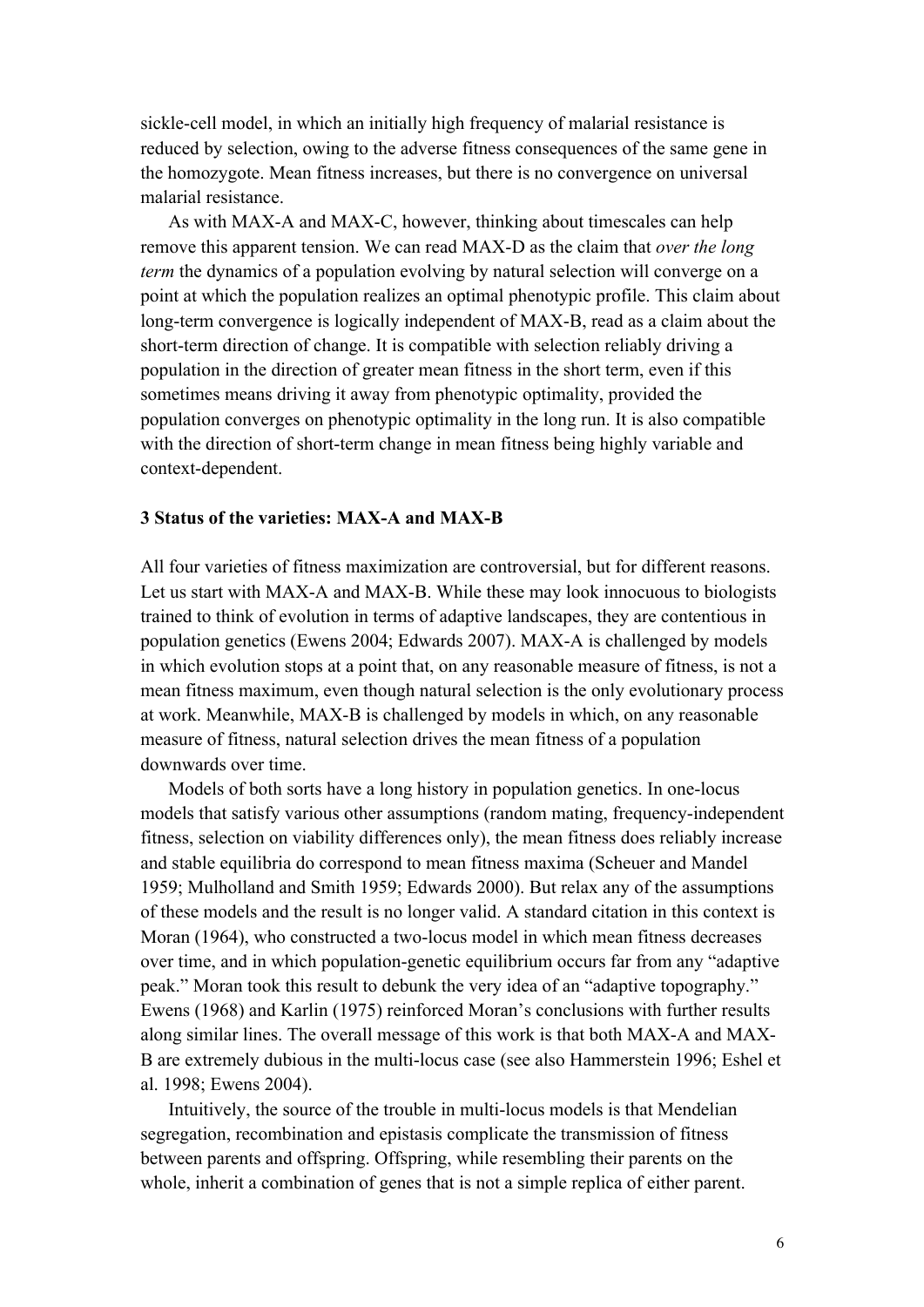Consequently, a gene that promotes the fitness of a parent can, on finding itself in a new genomic context, detract from the fitness of the offspring by whom it is inherited, with adverse consequences for the population mean fitness. Unfortunately, natural selection only "sees" whether current bearers of an allele are fitter, on average, than non-bearers; it does not "see" what the mean population fitness will be after the vagaries of Mendelian inheritance have taken their course.

In the models referenced above, the fitness of a genotype is assumed to be independent of population gene frequencies. Matters are even worse for mean fitness maximization when we introduce frequency-dependent genotypic fitness. Here, the intuitive problem is that frequency-dependence makes it possible for an allele to be selected even when an increase in its frequency would, via knock-on effects on genotypic fitness values in the next generation, detract from the mean fitness of the population. The moral of over fifty years of work in this area is that, when genotypic fitness depends on gene frequency, the mean fitness does not reliably increase and is rarely maximized at equilibrium. Indeed, in an early treatment of frequencydependence, Sacks (1967) showed that frequency-dependent selection can lead to a stable equilibrium that is also a fitness minimum. This point has been underlined by recent work in the field of adaptive dynamics, which suggests an important role for fitness minimization in evolution. The idea is that mean fitness minima act as "evolutionary branching points" at which a population fragments, causing different subpopulations to pursue divergent evolutionary trajectories (Geritz and Metz 1998; Doebeli and Dieckmann 2000; Doebeli 2011).

To be clear, the problem these models pose for MAX-A is not simply that the population stops at a local maximum rather than finding its way to the global maximum. The problem is that the population stops at a point that is *not a maximum at all*, whether local or global. If we insist on employing the "adaptive landscape" metaphor in such cases, we should say that the stopping point lies on a "slope" or in a "valley" rather than on a "peak." Likewise, note that the problem these models pose for MAX-B is not simply that the "uphill push" of natural selection is counteracted by other causes of gene frequency change. The problem is that, even when there is no cause of gene frequency change other than natural selection, the mean fitness still decreases.

#### **4 Fisher's fundamental theorem**

From Wright onwards, defenders of MAX-B have often cited R. A. Fisher's fundamental theorem of natural selection (Fisher 1930, 1941) in support of their claims, even though Fisher himself never regarded the theorem as a maximization principle (Edwards 1994). The theorem states that the rate of change in the mean fitness in a population "ascribable to a change in gene frequency" is equal to the additive genetic variance in fitness. Although there has long been uncertainty over its mathematical validity, later reconstructions show clearly that it is a correct result, given a particular interpretation of what Fisher meant by the rate of change "ascribable to a change in gene frequency" (Price 1972; Ewens 1989; Lessard 1997).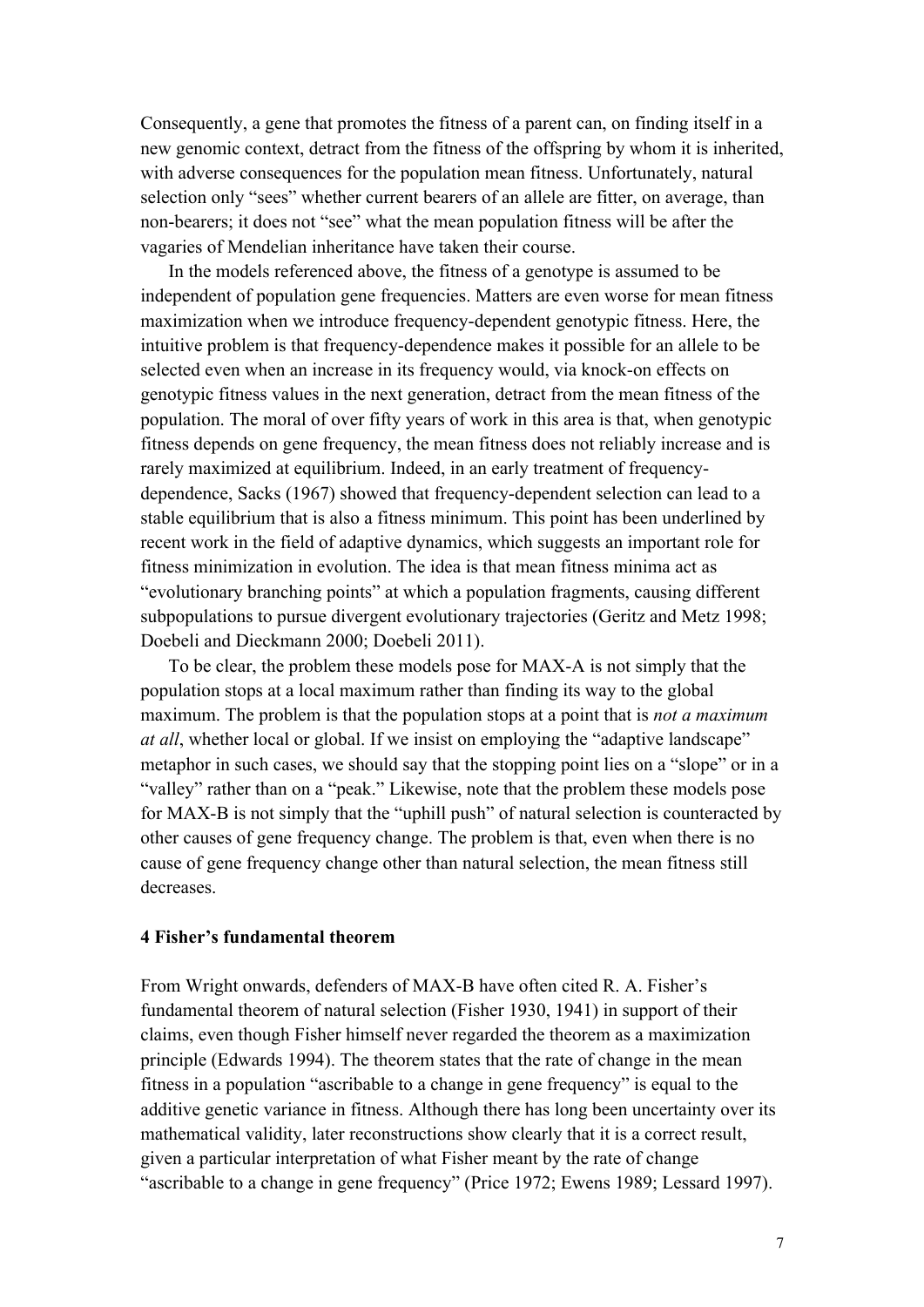Since variance cannot be negative, the theorem seems at first glance to imply that the rate of change in mean fitness cannot be negative either, apparently contradicting the results Moran and others have obtained in specific models.

A lot depends, however, on what is packed into Fisher's rather obscure concept of a rate of change "ascribable to a change in gene frequency." In informal terms, the quantity that Fisher proved can never be negative is a quantity that captures what the total rate of change in mean fitness *would* be, *if* we could hold the average effects of alleles on fitness at their current values as natural selection changes their frequencies. The trouble is that, except in cases of perfectly additive genetics (no dominance, epistasis or linkage), the average effects of alleles depend on genotype frequencies, and therefore on allele frequencies, and therefore on the action of natural selection. So as natural selection changes allele frequencies, it changes the average effects of alleles, creating a gap between the total rate of change in mean fitness and the "partial" rate of change with which Fisher's fundamental theorem is concerned.

There is in fact no theoretical guarantee that the total rate of change in mean fitness will be non-negative. To use a potentially misleading metaphor, the picture we get from the fundamental theorem, when we interpret it correctly, is of natural selection pushing the population "uphill" with one hand while it reshapes the landscape with the other. The total action of natural selection may leave the population higher, lower or at the same level, depending on the details. Of course, as Moran (1964) pointed out, this arguably casts doubt on the utility of the adaptive landscape metaphor.<sup>4</sup>

## **5 Status of the varieties: MAX-C and MAX-D**

MAX-C-type maximization principles, which switch the focus from the population mean fitness to individual phenotypes and their fitness consequences, have two main cards up their sleeve to help them deal with the traditional problem cases for MAX-A and MAX-B. First, in cases of strategic interaction, an equilibrium that is not a mean fitness maximum can still be reconciled with MAX-C, as long as it is a Nash equilibrium. For, at a Nash equilibrium, organisms are best-response maximizers: they adopt the phenotype (or a phenotype, in cases of weak Nash equilibrium) that is fitness-optimal conditional on the phenotypes of their social partners. This is true even if the Nash equilibrium is a mean fitness minimum.

Second, polymorphic equilibria in which one of the phenotypes present is clearly suboptimal, such as the sickle-cell equilibrium, can be reconciled with MAX-C provided MAX-C is understood as a claim about the stable equilibria of long-term phenotypic evolution, not the stable equilibria of short-term gene frequency change. The key here is to adopt a particularly demanding conception of stability when defining a stable equilibrium of long-term phenotypic evolution, so that sickle-cell

 <sup>4</sup> See Price 1972; Ewens 1989; Frank and Slatkin 1992; Frank 1997; Edwards 1994; Ewens 2004; Plutynski 2006; Okasha 2008; Ewens 2011; Edwards 2014; Grafen 2015; Ewens and Lessard 2015; Birch 2016 for further detail on, and discussion of, these complex issues.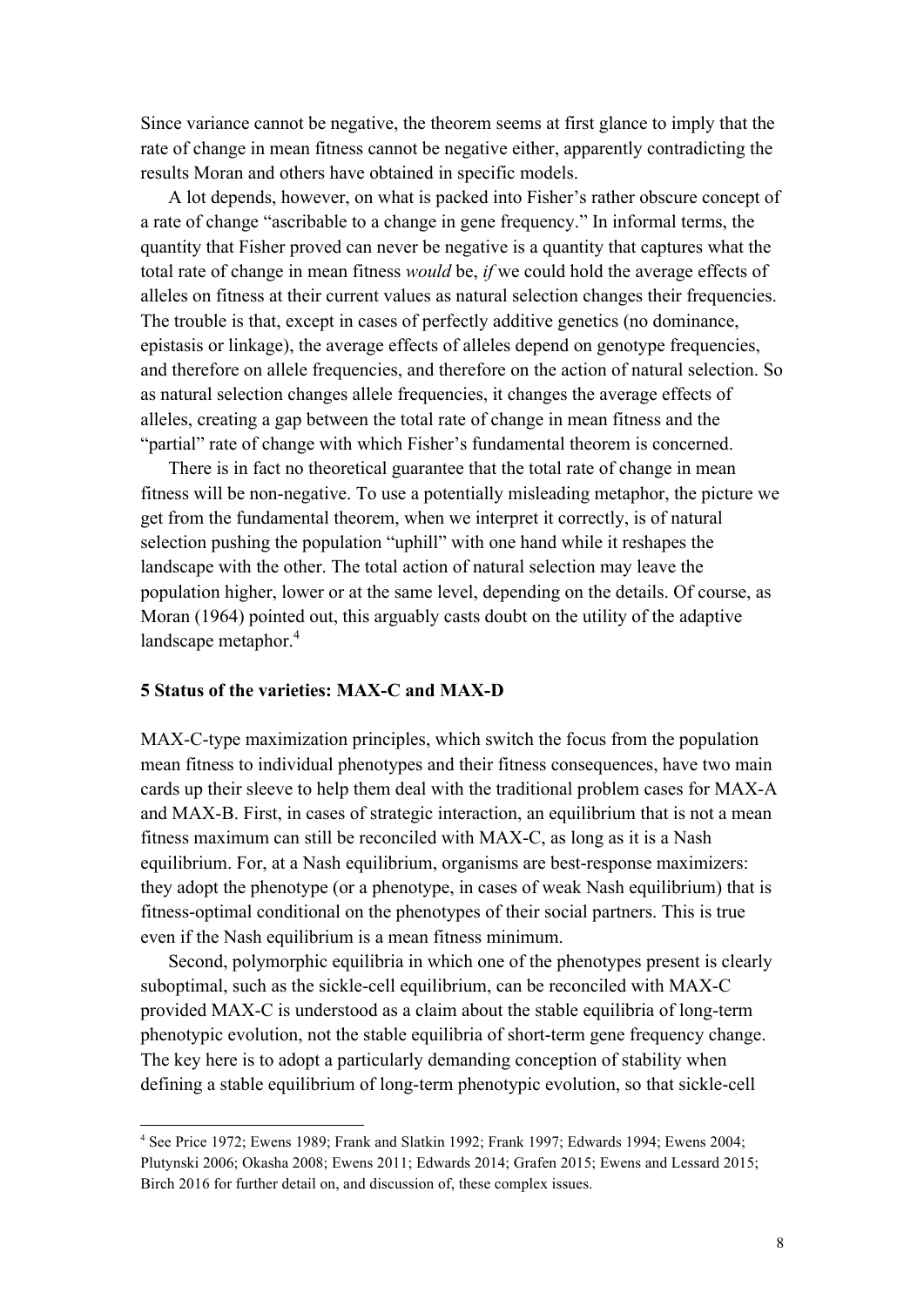type polymorphic equilibria do not qualify as stable. Crucially, the sickle-cell equilibrium is vulnerable to invasion by a mutant that produces malarial resistance in the heterozygote without producing sickle-cell anaemia in the homozygote. So if we define stability in terms of resistance to invasion in the long run, this equilibrium may not be stable after all.

Peter Hammerstein's (1996) "streetcar theory" has been particularly influential in this context (see also Eshel and Feldman 1984, 2001; Liberman 1988; Hammerstein and Selten 1994; Eshel et al. 1998; Hammerstein 2012). On Hammerstein's picture, "an evolving population resembles a streetcar in the sense that it may reach several temporary stops that depend strongly on genetic detail before it reaches a final stop which has higher stability properties and is mainly determined by selective forces at the phenotypic level" (Hammerstein 1996: 512). The "final stop," he argues, will be a Nash equilibrium. Hence we arrive at a tenable version of MAX-C, provided we interpret "stable" equilibria as only those which correspond to Hammerstein's "final stops" achieved in the evolutionary long run, as opposed to the "stops along the way" described by standard microevolutionary theory.<sup>5</sup>

Hammerstein's argument, however, does not establish (nor attempt to establish) MAX-D: it characterizes a special sort of long-term stable equilibrium and shows that it corresponds to a fitness maximum in a certain sense, but it does not give us a reason to think that a population evolving by natural selection will reliably converge towards such a point. This is ultimately an empirical matter, because it depends on the rate of mutation and the rate at which the selective environment changes. As Ilan Eshel and Marcus Feldman note, arguments of this general sort predict optimal outcomes in the long run only if "the regime of selection acting on the trait under study remains invariant during the slow process of transitions between genetic [i.e. short-term] equilibria" (Eshel and Feldman 2001: 186). By contrast, "for shorter-lived processes of conflict (e.g. in a newly colonized niche) we expect the population to be close to a short-term stable equilibrium, but not to one that is long-term stable" (Eshel and Feldman 2001: 186).

In light of this, it also seems clear that the streetcar theory, although it does provide support for a specific, long-term version of MAX-C, does not support the idea that natural selection has any tendency to maximize fitness in the absence of other causes of gene frequency change. On the contrary, the argument concedes that natural selection often will not be able to do so unless another cause of gene frequency change, viz. mutation, is powerful enough to circumvent genetic barriers to optimality (cf. Sober 1987). So, to the extent that the streetcar theory supports a version of adaptationism, it is a version that recognizes the importance of both mutation and selection in determining evolutionary outcomes.

 $<sup>5</sup>$  This argument does not, however, give us a tenable version of MAX-A, since a Nash equilibrium</sup> need not be a mean fitness maximum.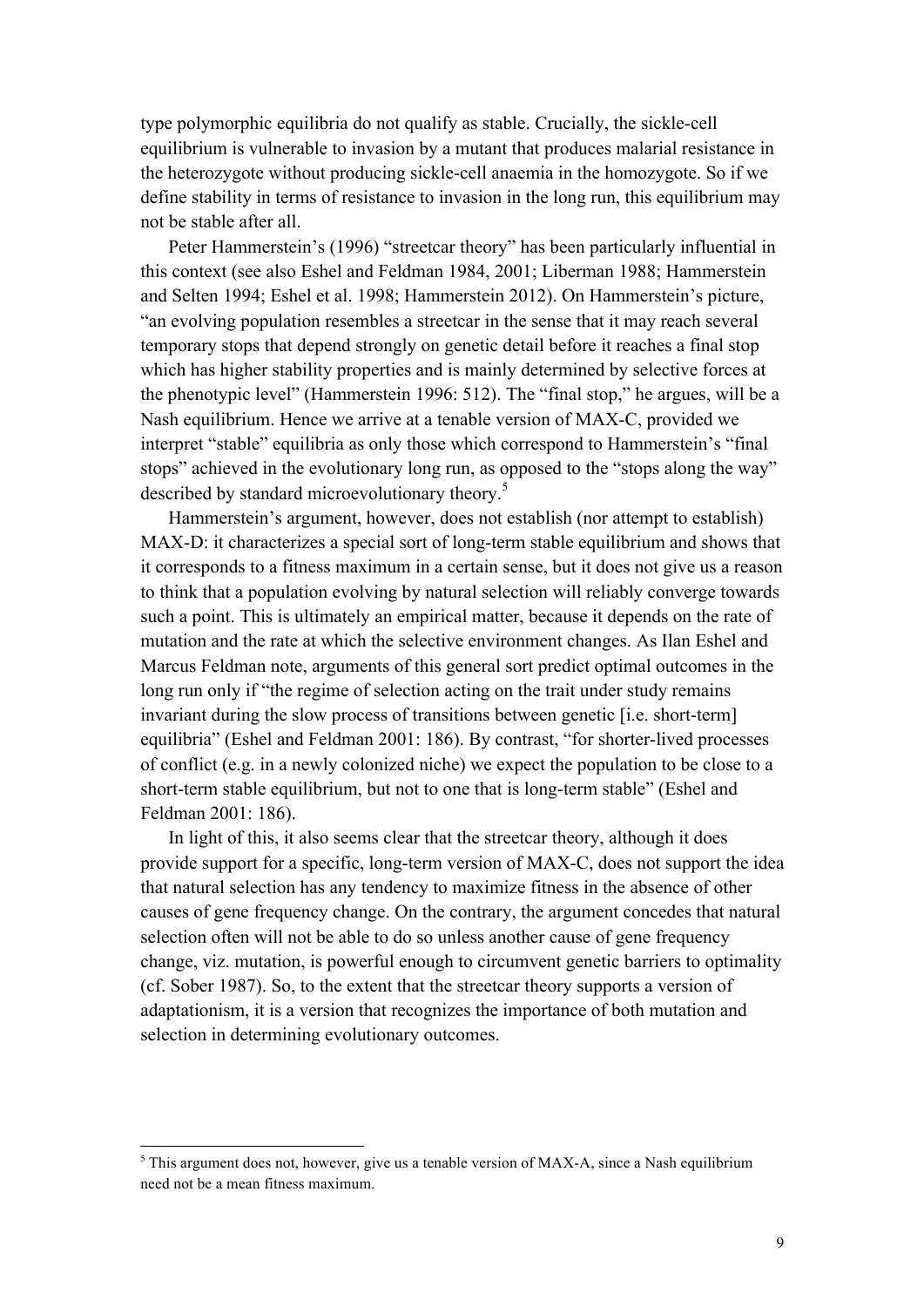#### **6 Formal Darwinism**

This is where Alan Grafen's on-going "Formal Darwinism" project enters the scene (Grafen 2002, 2006, 2007, 2014). Grafen aims to show that, even in models in which we assume the absence of mutation $<sup>6</sup>$ , there are strong formal links between population</sup> genetic equilibrium and phenotypic optimality, where the optimal phenotype is defined as that which maximizes inclusive fitness within a set (*X*) of specified alternative options.

The assuming away of mutation in Grafen's models marks one important difference with Hammerstein's project. The other notable difference is that Grafen's formal links concern the direction of short-term change as well as the nature of longterm equilibrium. In broad terms, what Grafen has shown is that, across a wide range of (mutation-free) models, a population is at a point at which there is no "scope for selection" (roughly, no expected change in any gene frequency) and no "potential for positive selection" (roughly, no phenotype in *X* that is selected-for or that would be selected-for if present) if and only if all organisms have the optimal phenotype in *X*. He also proves links (which I will not discuss here) concerning changes in gene frequency in populations in which some or all individuals are suboptimal. Grafen (2014: 166) glosses these results as showing that "there is a very general expectation of something close to fitness maximization, which will convert into fitness maximization unless there are particular kinds of circumstances."<sup>7</sup>

I have criticized the Formal Darwinism project on other occasions, and I cannot do justice to this complex topic here (Birch 2014, 2016). I will, however, explain briefly why I think that some of Grafen's informal glosses, such as that in the above quotation, overstate the implications of his formal results for fitness maximization.

We should first ask: which varieties of maximization are at stake? The maximization in which Grafen is interested is the maximization of individual fitness by individual phenotypes: it does not directly involve population means. In effect, he claims to have shown that versions of MAX-C and MAX-D *would* be true in a world without mutation (and in which various other idealizations he makes in his models,

 <sup>6</sup> The key assumptions of Grafen's framework are that there is "no mutation, no gametic selection, fair meiosis and that all the loci contributing to the p-score have the same mode of inheritance" (Grafen 2002: 82). I previously described the absence of mutation as a "limitation" of the framework (Birch 2016), but I now suspect that this not the right way to think about it. A more charitable reading is that Grafen intentionally assumes away mutation in the hope of proving links between selection and optimality that do not rely on assumptions about mutation, as Hammerstein's (1996) results do. <sup>7</sup> Others cite Grafen in support of stronger claims. See, for example, West and Burton-Chellew (2013: 1043): "The success of the behavioral ecology approach is built on an extremely solid theoretical grounding (Davies et al. 2012). Darwin (1859) argued that traits that increase fitness will accumulate in populations, leading to organisms that behave as if they are trying to maximize their fitness. Our modern most general genetical interpretation of this is that organisms should behave as if they are trying to maximize their inclusive fitness (Hamilton 1964; Grafen 2006)."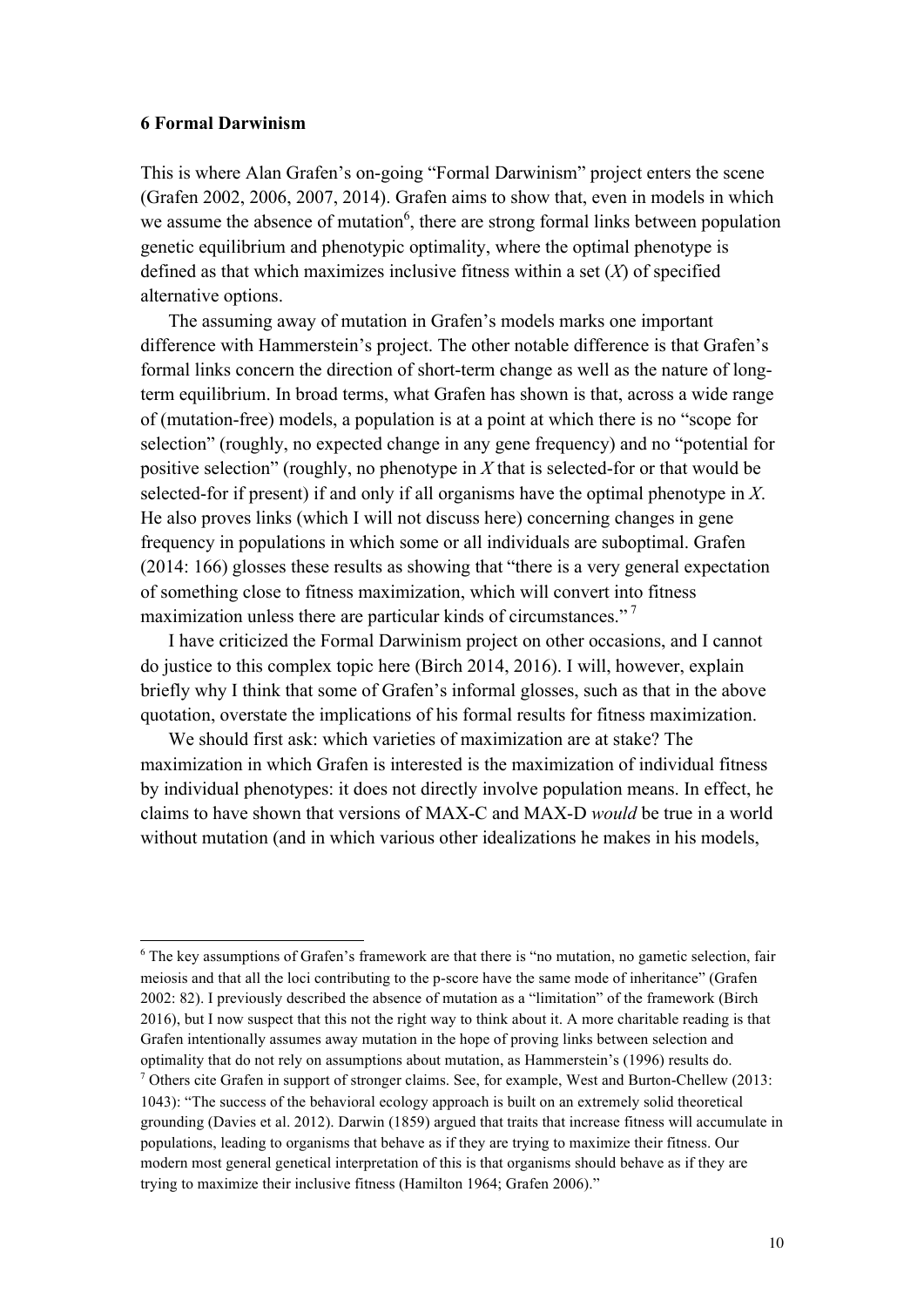such as the absence of meiotic drive and gametic selection, also obtain). Here I will focus on MAX- $C<sup>8</sup>$ 

A natural reaction to this claim is to ask: how could MAX-C possibly be true in a world without mutation? Assuming away mutation seems to make things worse, not better, for fitness maximization. For in a world without mutation, there is no way to get around the constraints imposed by genetic architecture. A population can get permanently stuck at a sickle-cell type polymorphic equilibrium at which suboptimal phenotypes are present. Yet Grafen proves that all of his formal links between gene frequency change and optimal strategy choice still hold in such a context. This is surprising at face value, and it leaves two possibilities: either these cases are not really incompatible with MAX-C after all, despite the apparent presence of suboptimal phenotypes, or else Grafen's formal links do not really imply a version of MAX-C after all, even though his informal gloss suggests they do.

It takes a bit of untangling to see what is going on here (Grafen 2014; Okasha and Paternotte 2014; Birch 2016). The key is to see that Grafen's links do not explicitly refer to population-genetic equilibrium: instead, they characterize an equilibrium as a point at which there is no "scope for selection" and no "potential for positive selection". It turns out that the sickle-cell equilibrium does not qualify as an equilibrium in this sense, because there is a phenotype—malarial resistance—that is being selected-for. By characterizing evolutionary equilibrium in partly phenotypic terms, Grafen is able to disqualify equilibria in which gene frequencies are stably constant but suboptimal phenotypes are present.

However, this unorthodox way of thinking about equilibrium has some odd consequences. For example, an initial population composed of 100% heterozygotes, all with the optimal malarial resistance phenotype, qualifies as an equilibrium in the sense that matters for Grafen's links. It qualifies because it has no expected change in gene frequencies in the initial time step and no phenotype that is or would be selectedfor, even though selection will inevitably start altering gene frequencies as soon as homozygotes appear (Grafen 2014).

As Grafen himself notes, the way in which the links hold in cases of heterozygote advantage "seem[s] to contain an element of evasion, and call[s] into question the meaning and value of the links themselves" (Grafen 2014: 165). The question is what this means for the relationship between the links and our MAX-C. Here is one way to go: MAX-C is clearly false in sickle-cell type models without mutation, but Grafen's links are true; so, despite appearing at face value to do so, Grafen's links do not imply MAX-C. This is the response I advocated on an earlier occasion (Birch 2016).

However, there is, I think, is another way of reading this: a way more sympathetic to Grafen's aims. This is to say that Grafen, like Hammerstein, has found a way of constructing a non-standard equilibrium concept so that equilibria at which suboptimal phenotypes are present do not qualify as equilibria. The novelty of Grafen's approach is to appeal to phenotypic considerations in constructing the

<sup>&</sup>lt;sup>8</sup> Similar considerations complicate the relationship between Grafen's links and MAX-D, though I will not discuss this issue here.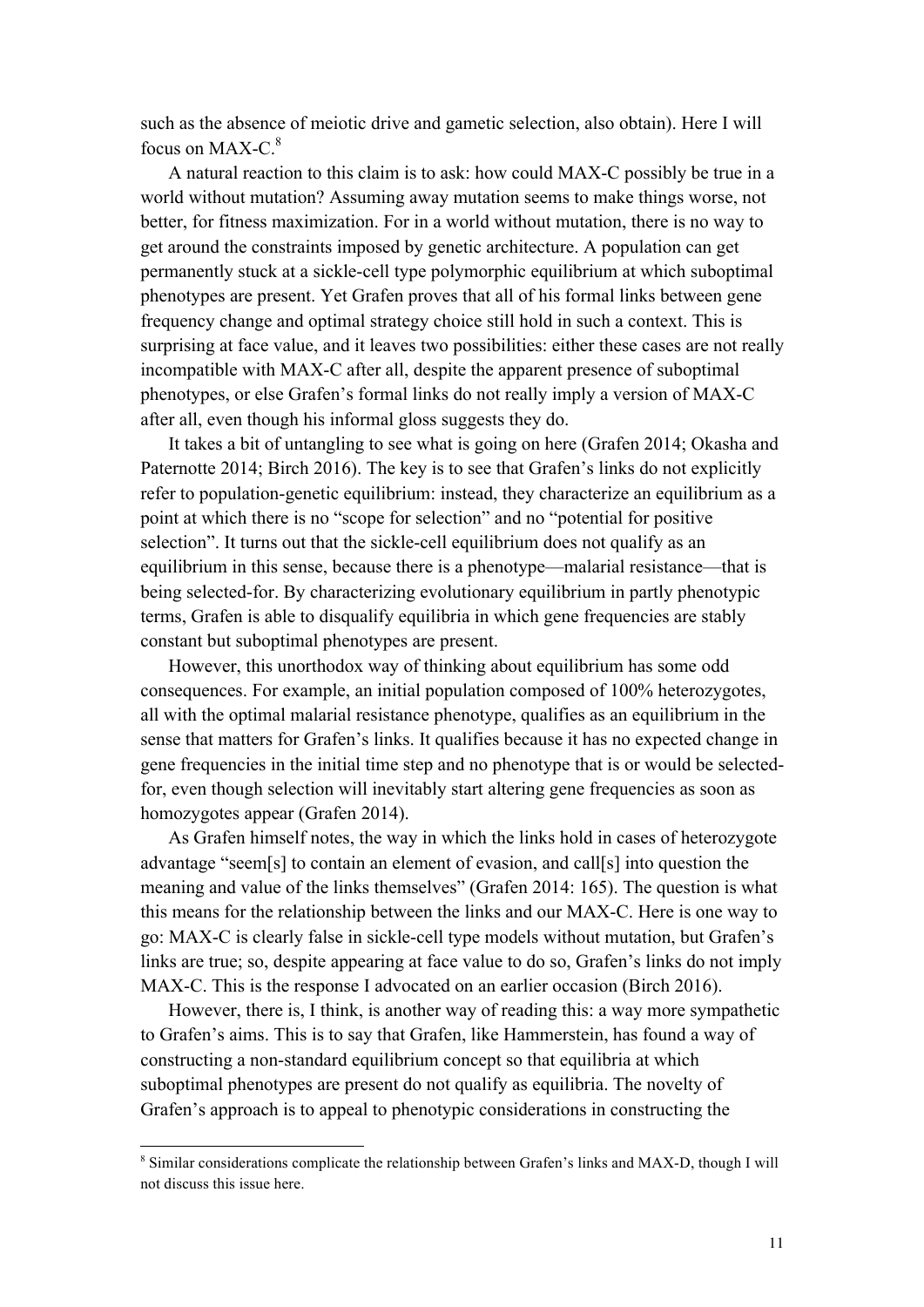equilibrium concept, where Hammerstein appeals to assumptions about the rate of mutation and the long-run malleability of genetic architectures. If we formulate MAX-C using Grafen's non-standard equilibrium concept, then it comes out true (see "MAX-C\*\*" in Birch 2016). What remains up for debate is whether evolution by natural selection has any reliable tendency to arrive at equilibria, thus construed.

#### **7 Living without maximization**

For both Hammerstein and Grafen, the project of pursuing fitness maximization principles, in the face of widespread skepticism from population geneticists, is justified by the need to provide a theoretical foundation for adaptationist, optimalitybased approaches in behavioural ecology (and evolutionary ecology more generally). The same need is clearly felt by those behavioural ecologists who have pounced on Grafen's links (too hastily, in my view) as providing "an extremely solid theoretical grounding" for the field (West and Burton-Chellew 2013: 1043).

What drives this need? Why can't behavioural ecologists simply accept the message from population genetics that the dynamics of natural selection are messy and complicated, and revise their models accordingly? The problem with this suggestion is that the vast majority of work in behavioural ecology relies on what Grafen (1984) has termed "the phenotypic gambit": the bet that the evolution of complex phenotypes can be understood in ignorance of the complex genetic architectures that underlie them. Approaches as diverse as inclusive fitness theory, life history theory, multi-level selection theory and evolutionary game theory all have this much in common.

The precise nature of the gambit varies depending on the details of the approach: for example, the inclusive fitness approach aims to understand the evolution of a trait by looking at its fitness effects on an organism and its social partners, the patterns of genetic relatedness between social partners, and the trait's heritability. Maximizationbased techniques are often employed, but need not be. In virtually all cases, however, researchers make a fundamental bet that they can explain evolutionary outcomes without detailed knowledge of the genotype-phenotype map. The rationale for this bet is a practical one. We may be living in a "post-genomic" age, but, for the vast majority of traits in the vast majority of species, we still lack the sort of data concerning the genetic architectures underlying complex behaviour that ecologists would need in order to do without the phenotypic gambit. This is what drives the desire to show that the long-term equilibria of the evolutionary process are governed by, in Hammerstein's words, "selective forces at the phenotypic level," which can be understood in the absence of detailed knowledge of genetics.

There is, I think, a real danger that this holy grail of foundational work in behavioural ecology will prove mythical. The early models of Moran and others should already be enough to convince us that there can be no purely theoretical guarantee that evolutionary equilibria will be fitness maxima. This inevitably depends on the ability of mutation to alter genetic arrangements. There may be nothing further to say here except that sometimes this happens and sometimes it doesn't. In some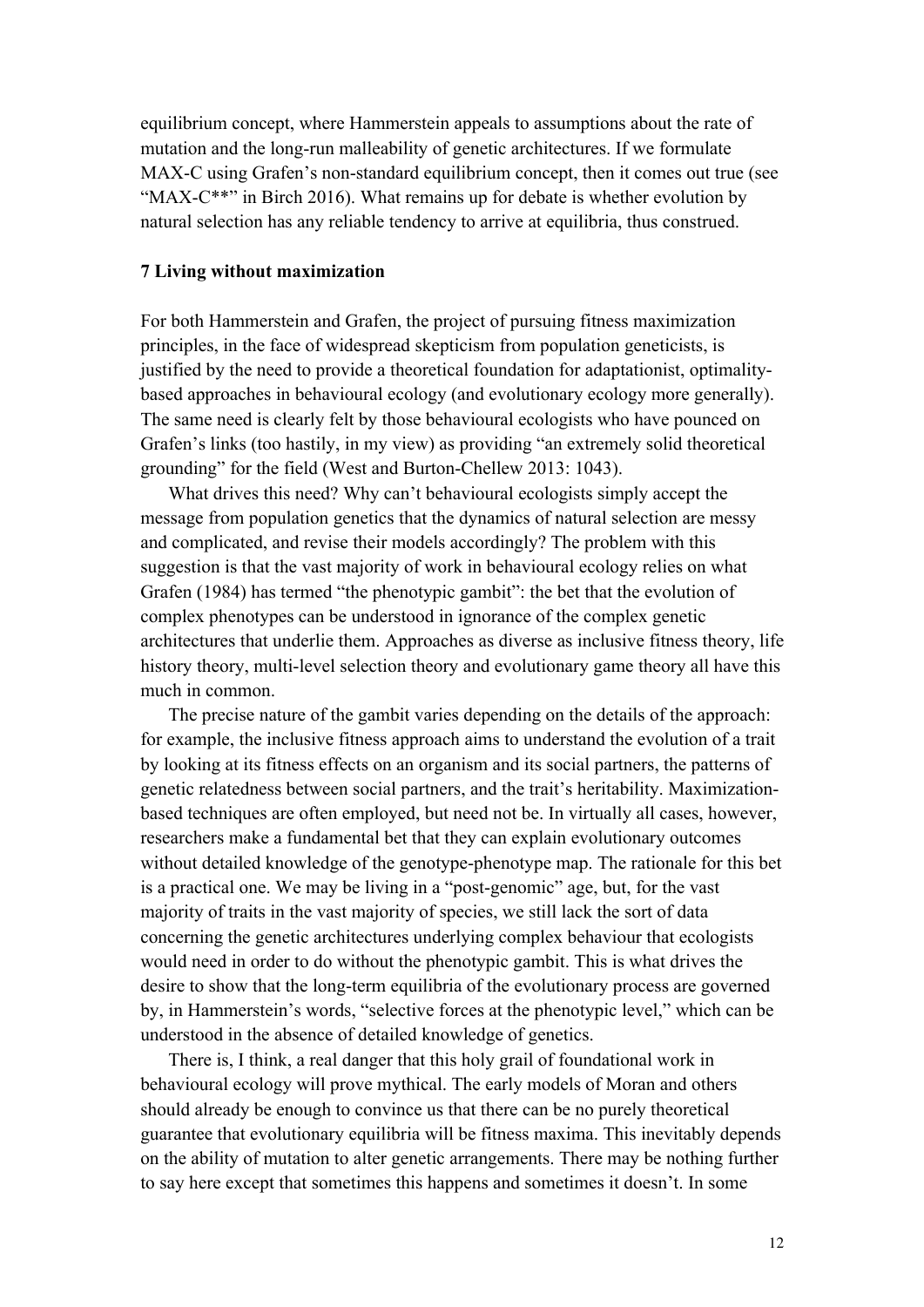cases, the genetic architecture underlying a trait will preclude its optimization; sometimes it will be favourable. Sometimes an unfavourable architecture will be made more favourable by a change in the genetics; in other cases it may persist longer than the selective environment. It all depends on the details.

I suggest, however, that we can make peace with the phenotypic gambit without having to deny the dependence of real-world evolutionary outcomes on genetic detail. The key is to recognize that, while the gambit really is a gambit—an opening bet and not a "solid theoretical grounding" for which we have compelling independent evidence, it not always problematic to rest a scientific research programme on a bet of this sort. This depends on the epistemic ambitions of the programme. If optimality modelling aims to yield, by itself, knowledge of the evolutionary processes that have shaped phenotypic traits, then its reliance on a bet is indeed a problem. For this suggests that, even when the hypotheses it generates are true, they are only luckily true (i.e., true because the assumptions of the phenotypic gambit happened to be true in this case), and this undermines the idea that they constitute knowledge.

However, if we see the goal of optimality-based approaches as primarily one of hypothesis generation, the reliance on a bet is unproblematic.<sup>9</sup> After all, it is a bet that has led consistently to the generation of serious and credible evolutionary hypotheses—hypotheses that are plausible given everything we currently know. This is not a trivial achievement. The phenotypic gambit, in all its forms, represents a very well designed heuristic for this purpose. On the one hand, it permits modellers to idealize away potential complications about which they are unavoidably ignorant, while, on the other hand, it demands sensitivity to the knowable empirical facts about fitness effects, population structure, heritabilities, coefficients of relatedness and so on.

The upshot is that whether optimality modellers should be worried about the absence of a theoretical justification for fitness maximization depends on the function they intend their models to serve. The lack of such a justification challenges more epistemically ambitious claims about their function, but it does not undermine their value as sources of credible empirical hypotheses: hypotheses that should not be regarded as knowledge until the underlying genetic architecture of the trait in question—and its compatibility or otherwise with the hypothesis—is known.<sup>10</sup>

 <sup>9</sup> Alexandrova (2008) argues that we should understand models in experimental economics as tools for hypothesis generation and constructs a detailed account of how this works. Roughly, the idea is that models provide "open formulae" for causal hypotheses: they generate schemas for causal hypotheses that do not assert anything until we add either a quantifier or a singular instance. I suspect this sort of account would fit many optimality models in evolutionary ecology quite well, but I do not pursue this in detail here.

 $10$  In a similar vein, Potochnik (2009) distinguishes strong and weak uses of optimality models, where the "strong use" involves the claim that selection was the only important influence on the evolution of the trait, and the "weak use" involves the weaker claim that model accurately represents the role played by selection in the evolution of the trait. However, even Potochnik's "weak use" strikes me as an epistemically ambitious use, since it relies on the idea that optimality models "accurately represent the selection dynamics involved in producing the target evolutionary outcome" (Potochnik 2009: 187). My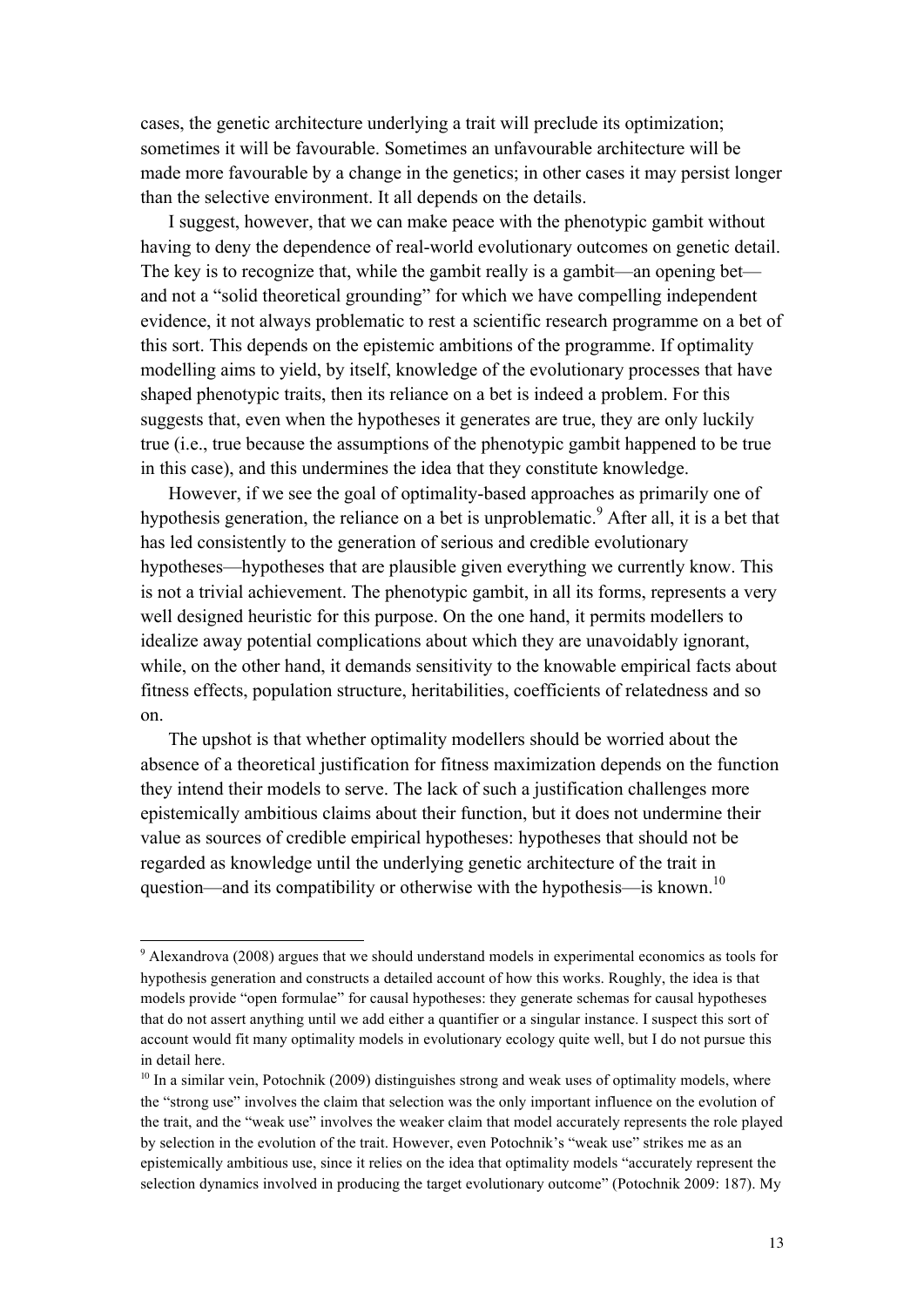I suspect many evolutionary ecologists would want to resist this epistemically modest conception of the function of optimality modelling. But I think we can embrace it while still recognizing the scientific value of this kind of work. Serious and credible evolutionary hypotheses are hard to find, and we should not be dismissive of methodological approaches that have consistently generated them.

#### **Acknowledgements**

I thank Anthony Edwards, Warren Ewens, Alan Grafen, Rufus Johnstone, Tim Lewens, Samir Okasha, Steven Orzack, Cedric Paternotte, and John Welch for very helpful discussions and/or email exchanges on these issues. I thank Wiley-Blackwell for permitting the re-use of some material from Birch, J. (2016) "Natural selection and the maximization of fitness," *Biological Reviews*, © 2016 Cambridge Philosophical Society. The present article is intended as a companion piece to this longer article, in which Fisher's fundamental theorem and Formal Darwinism are discussed in greater mathematical detail. This work was supported by a Philip Leverhulme Prize from the Leverhulme Trust.

#### **References**

 $\overline{a}$ 

- Alexandrova, A. (2008). Making models count. *Philosophy of Science*, 75(3):383–404.
- Birch, J. (2014). Has Grafen formalized Darwin? *Biology and Philosophy*, 29:175–180.
- Birch, J. (2016). Natural selection and the maximization of fitness. *Biological Reviews*. doi: 10.1111/brv.12190
- Darwin, C. R. (1859). *On the Origin of Species by Means of Natural Selection, or the Preservation of Favoured Races in the Struggle for Life*. John Murray, London, 1st edition.
- Davies, N. B., Krebs, J. R., and West, S. A. (2012). *An Introduction to Behavioural Ecology*. Wiley-Blackwell, Hoboken, NJ, 4th edition.
- Dodson, S. I., Allen, T. F. H., Carpenter, S. R., Ives, A. R., Jeanne, R. L., Kitchell, J. F., and Langston, N. E. (1998). *Ecology*. Oxford University Press, Oxford.
- Doebeli, M. (2011). *Adaptive diversification*. Princeton University Press, Princeton, NJ.
- Doebeli, M. and Dieckmann, U. (2000). Evolutionary branching and sympatric speciation caused by different types of ecological interactions. *American Naturalist*, 156:S77–S101.
- Edwards, A. W. F. (1994). The fundamental theorem of natural selection. *Biological Reviews*, 69:443– 474.
- Edwards, A. W. F. (2000). *Foundations of Mathematical Genetics*. Cambridge University Press, Cambridge, 2nd edition.
- Edwards, A. W. F. (2007). Maximisation principles in evolutionary biology. In Matthen, M. and Stephens, C., editors, *Handbook of the Philosophy of Science: Philosophy of Biology*, pages 335– 347. North-Holland, Amsterdam.
- Edwards, A. W. F. (2014). R. A. Fisher's gene-centred view of evolution and the fundamental theorem of natural selection. *Biological Reviews*, 81:135–147.
- Eshel, I. and Feldman, M. W. (1984). Initial increase of new mutants and some continuity properties of ESS in two locus systems. *American Naturalist*, 124:631–640.
- Eshel, I. and Feldman, M. W. (2001). Optimality and evolutionary stability under short- and long-term selection. In Orzack, S. H. and Sober, E., editors, *Adaptationism and Optimality*, pages 161–190. Cambridge University Press, Cambridge.

proposal is more akin to the "even weaker" use that Potochnik attributes to Seger and Stubblefield (1996).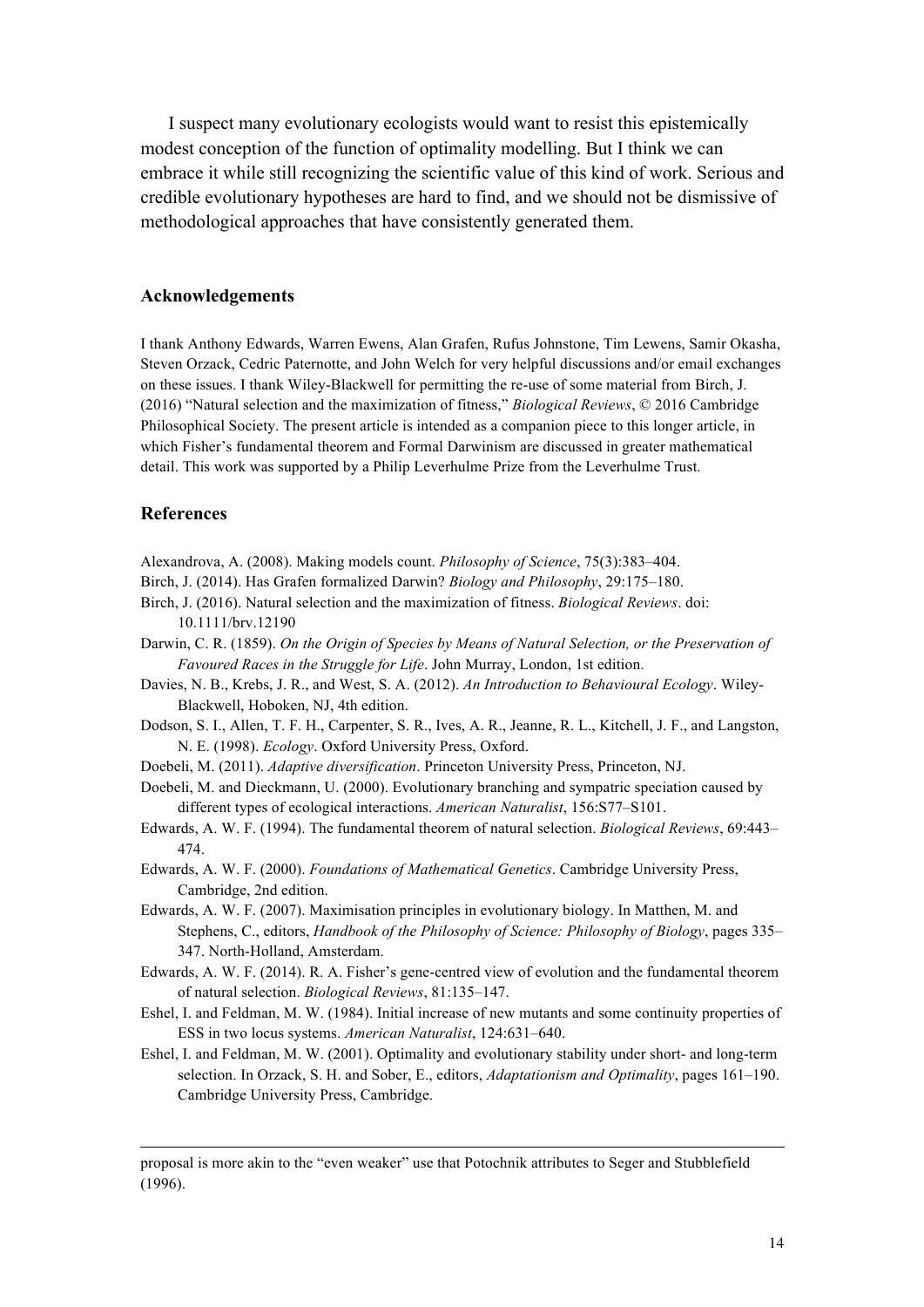- Eshel, I., Feldman, M. W., and Bergman, A. (1998). Long-term evolution, short-term evolution and population genetic theory. *Journal of Theoretical Biology*, 191:391–396.
- Ewens, W. J. (1968). A genetic model having complex linkage behaviour. *Theoretical and Applied Genetics*, 38:140–143.
- Ewens, W. J. (1989). An interpretation and proof of the fundamental theorem of natural selection. *Theoretical population biology*, 36:167–180.
- Ewens, W. J. (2004). *Mathematical Population Genetics*. Springer, New York, 2nd edition.
- Ewens, W. J. (2011). What is the gene trying to do? *British Journal for the Philosophy of Science*, 62:155–176.
- Ewens, W. J. and Lessard, S. (2015). On the interpretation and relevance of the fundamental theorem of natural selection. *Theoretical Population Biology*, 104:59–67.
- Fisher, R. A. (1930). *The Genetical Theory of Natural Selection*. Clarendon Press, Oxford, 1st edition.
- Fisher, R. A. (1941). Average excess and average effect of a gene substitution. *Annals of Human Genetics*, 11:53–63.
- Frank, S. A. (1997). The Price equation, Fisher's fundamental theorem, kin selection, and causal analysis. *Evolution*, 51:1712–1729.
- Frank, S. A. and Slatkin, M. (1992). Fisher's fundamental theorem of natural selection. *Trends in Ecology and Evolution*, 7:92–95.
- Futuyma, D. J. (2013). *Evolution*. Sinauer, Sunderland, MA, 3rd edition.
- Geritz, S. A. H., G. M. and Metz, J. A. J. (1998). Evolutionarily singular strategies and the adaptive growth and branching of the evolutionary tree. *Evolutionary Ecology*, 12:35–57.
- Godfrey-Smith, P. (2012). Darwinism and cultural change. *Philosophical Transactions of the Royal Society of London B: Biological Sciences*, 367:2160–2170.
- Godfrey-Smith, P. and Wilkins, J. F. (2008). Adaptationism. In Sarkar, S. and Plutynski, A., editors, *A Companion to the Philosophy of Biology*, London, pages 186–201. Blackwell.
- Grafen, A. (1984). Natural selection, kin selection and group selection. In Davies, J. R. K. . N. B., editor, *Behavioural Ecology*, pages 62–84. Blackwell, Oxford, 2nd edition.
- Grafen, A. (2002). A first formal link between the Price equation and an optimization program. *Journal of Theoretical Biology*, 217:75–91.
- Grafen, A. (2006). Optimization of inclusive fitness. *Journal of Theoretical Biology*, 238:541–63.
- Grafen, A. (2007). The formal Darwinism project: a mid-term report. *Journal of Evolutionary Biology* 20:1243–1254.
- Grafen, A. (2014). The formal Darwinism project in outline. *Biology and Philosophy*, 29:155–174.
- Grafen, A. (2015). Biological fitness and the fundamental theorem of natural selection. *American Naturalist Nat*, 186(1):1–14.
- Hamilton, W. D. (1964). The genetical evolution of social behaviour. *Journal of Theoretical Biology*,  $7.1 - 52.$
- Hammerstein, P. (1996). Darwinian adaptation, population genetics and the streetcar theory of evolution. *Journal of Mathematical Biology*, 34:511–532.
- Hammerstein, P. (2012). Towards a darwinian theory of decision making: games and the biological roots of behavior. In Okasha, S. and Binmore, K., editors, *Evolution and Rationality: Decisions, Co-operation and Strategic Behavior*, pages 7–22. Cambridge University Press, Cambridge.

Hammerstein, P. and Selten, R. (1994). Game theory and evolutionary biology. In Aumann, R. J. and Hart, S., editors, *Handbook of Game Theory with Economic Applications*, volume 2, pages 929– 993. Elsevier, Amsterdam.

- Hedrick, P. W. (2011). *Genetics of Populations*. Jones and Bartlett, Sudbury, MA, 4th edition.
- Kaplan, J., editor (2008). The Adaptive Landscape: Metaphors and Models [special issue]*. Biology and Philosophy* 23(5)*.*
- Karlin, S. (1975). General two locus selection models: some objectives, rules and interpretations. *Theoretical Population Biology*, 7:364–398.
- Lessard, S. (1997). Fisher's fundamental theorem of natural selection revisited. *Theoretical Population Biology*, 52:119–136.